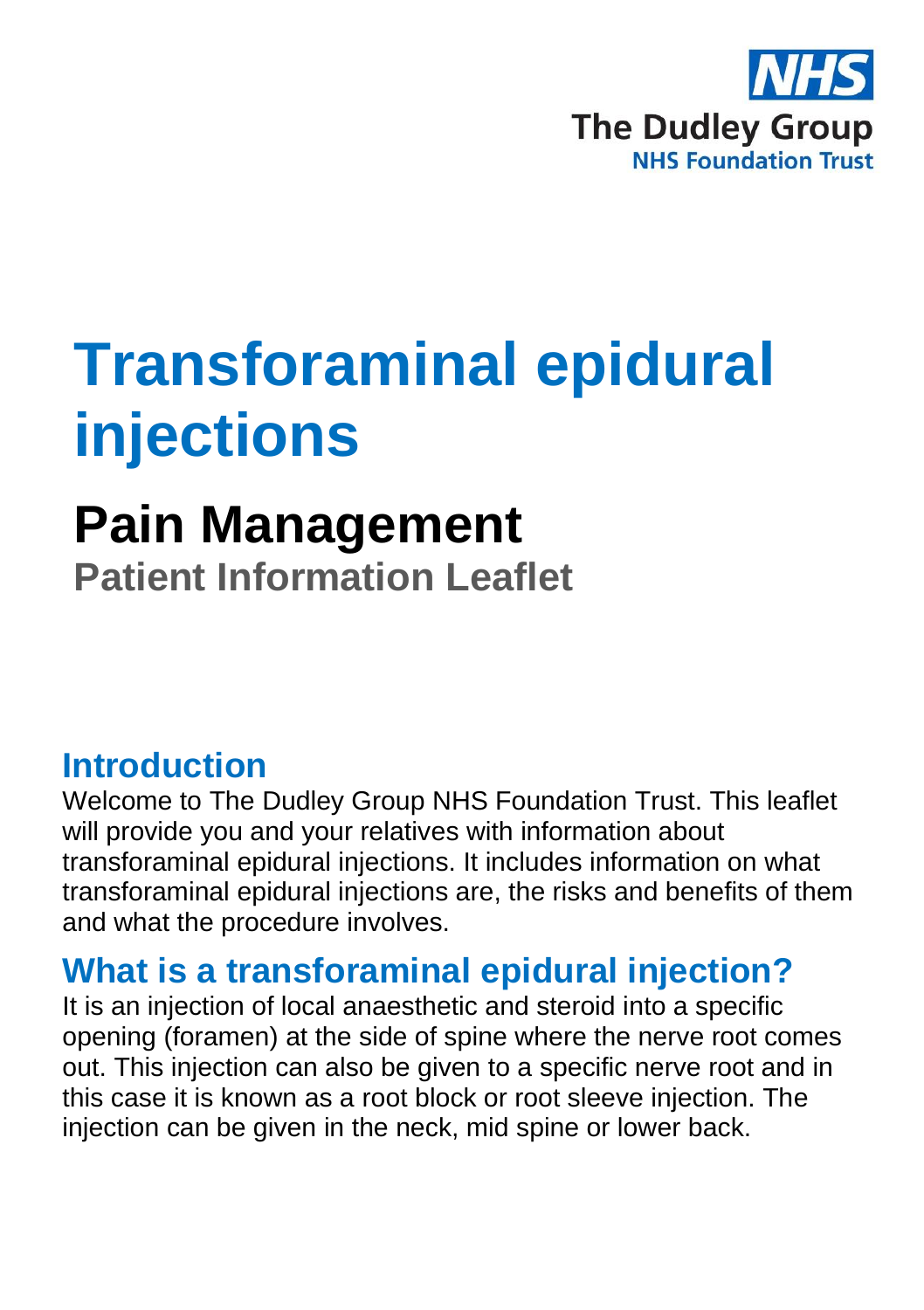## **What are the benefits?**

The local anaesthetic numbs the nerves in the short term. The steroid can provide long term pain relief for a few weeks or months and any recurring pain may not be as severe as before, but everyone experiences the effects in a different way. Some people have increased pain for the first few days after the injection before the pain gets better.

Steroids have been used for decades for their beneficial effects. Although steroids are not licensed for this specific procedure their use is endorsed by the British Pain Society. The steroids we use act locally and so minimise any side effects.

### **What are the risks?**

Overall epidural steroid injections are very safe and serious side effects or complications are rare. However, like all injection procedures there are some risks:

#### **Common risks**

- Weakness, tingling or numbness in limbs.
- Bruise or tenderness at the site of injection.
- A temporary increase in pain for few days.

#### **Rare risks**

- No improvement in pain.
- Blood in the epidural space (the space around the spinal cord).
- Infection.
- Damage to surrounding blood vessels.
- Nerve injury which can be either temporary or permanent.
- Spinal cord injury and paralysis.
- Convulsions.
- Allergic reaction.
- Stroke.

 $\mathfrak{D}$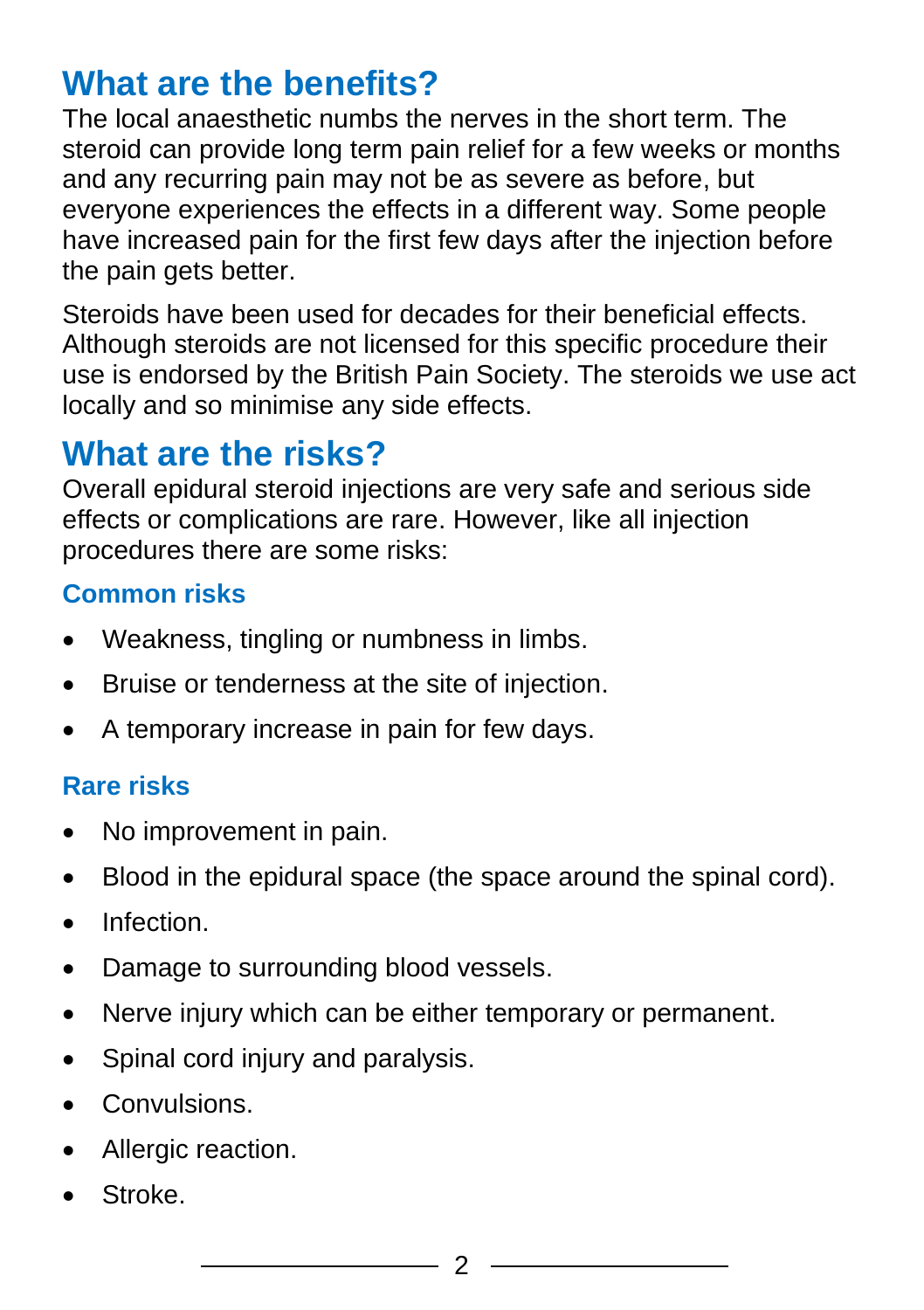If you experience any of these rare risks, please contact the Pain Management Helpline on 01384 244735, your GP or in an emergency dial 999.

#### **Steroid-related risks**

Compared to regular steroid use the steroid injection used for pain procedures is associated with very few side effects, however:

- If you have diabetes, you may experience a slight rise in blood sugar for up to two weeks so you should monitor your blood sugar very carefully. Contact your GP or diabetic nurse if you have any problem).
- If you have heart failure, you may experience increased shortness of breath due to salt and water retention. Contact your GP or nurse if you have any problems.

#### **X-ray precautions:**

• The procedure uses X-rays and these use a small amount of radiation which may add slightly to the normal risk of cancer.

**Female patients – you must tell us if you are or might be pregnant. If you are not sure a pregnancy test will be offered.**

### **What are the alternatives?**

You do not have to have this injection and your consultant will discuss alternative treatments with you appropriate to your condition. If you prefer, you can continue to take painkilling medication without having any other treatment.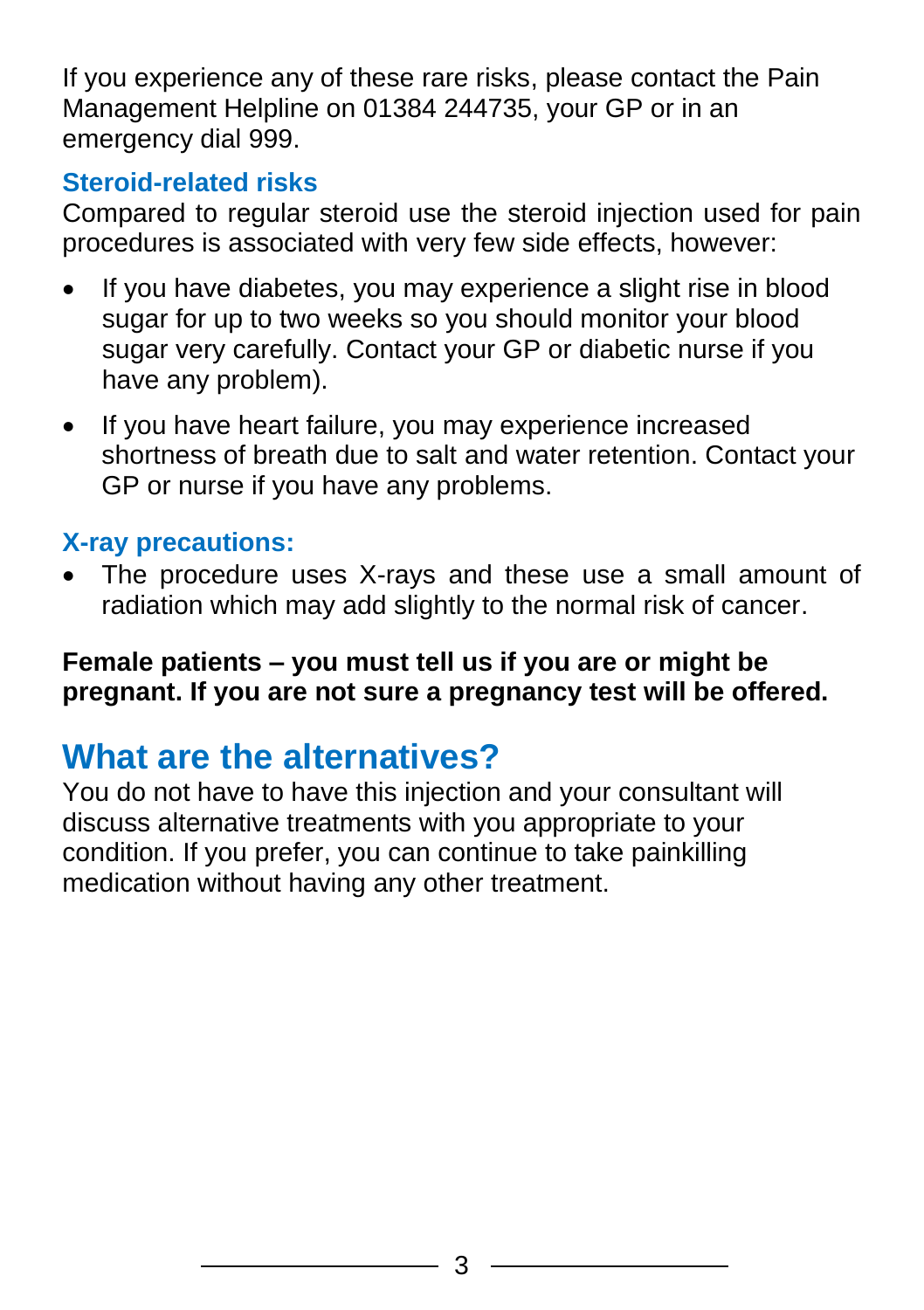## **How do I need to prepare for the procedure?**

• You should not eat for six hours before the procedure but you can drink clear fluids up until two hours before procedure. Clear fluids include water and diluted squash but not fruit juice, tea, coffee or milk.

#### **The exception to this information is if you have diabetes. If so, discuss with your doctor what you should do about your diabetes medication.**

- Your treatment will be at Russells Hall Hospital or Corbett Outpatient Centre as an outpatient in the Day Surgery Unit (either a morning or an afternoon appointment). This will be confirmed at your clinic appointment.
- You will be at hospital for between two to four hours.
- You will need to arrange for someone to drive you home afterwards.
- Please arrange to have someone with you overnight.
- Please note that if you have sedation during the procedure:
	- o You should not drive or operate machinery for 24 hours afterwards.
	- o You may not be able to co-operate during the procedure.
	- o You may not remember information given to you afterwards by your doctor. Your memory may be affected for up to 24 hours after the procedure.
	- o The effect of the sedation may be prolonged by other drugs you are taking.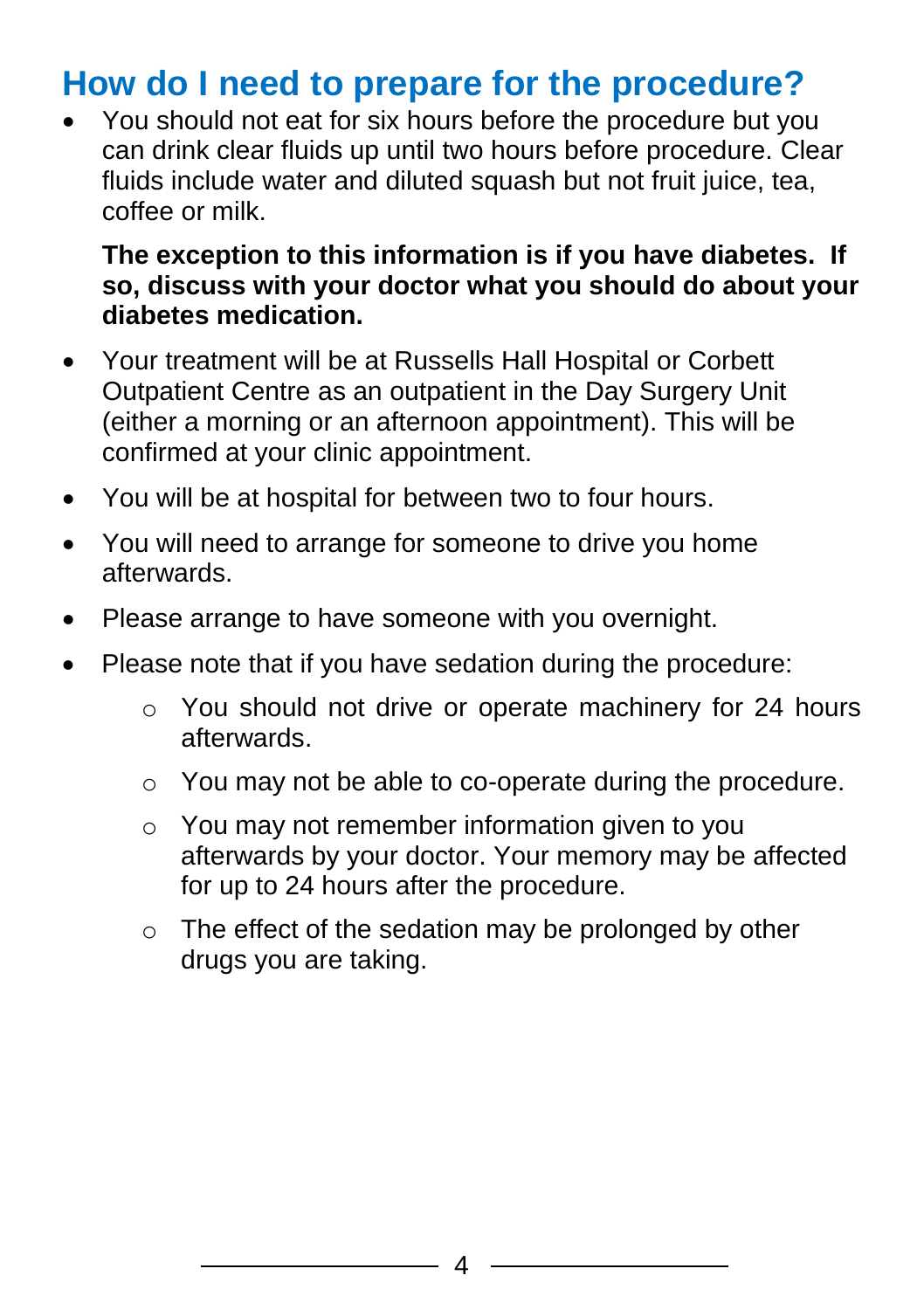# **What do I do about medication?**

- You should take all your regular medications **except blood thinning medication** such as clopidogrel, warfarin, dipyridamole, rivaroxaban. We will give you instructions about what to do about these drugs when you are given your appointment for the injection.
- **Please bring a repeat prescription document with you if you are taking any regular medications.**

## **What does the procedure involve?**

#### **Before the procedure**

• A doctor will discuss the procedure with you and ask you to sign a consent form.

#### **During the procedure (duration 10 to 15 minutes)**

- This is carried out in theatre while you are awake.
- You may be offered sedation (through an injection into the back of your hand) to help you to relax.
- You will lie on your stomach and the area for injection will be cleaned with an antiseptic solution which may feel cold. Sterile sheets will then be placed around this site and a local anaesthetic will be injected into your back or neck to numb the area.
- An X-ray will be used to ensure proper positioning and we may also use an ultrasound for guidance.
- The site will be injected with local anaesthetic and steroid. You may feel some pressure and pushing whilst this procedure is being carried out but you should have no pain. If you do feel any discomfort, please tell a member of the theatre team.
- Once completed a plaster will be placed over the injection site. You will then be taken to the recovery area.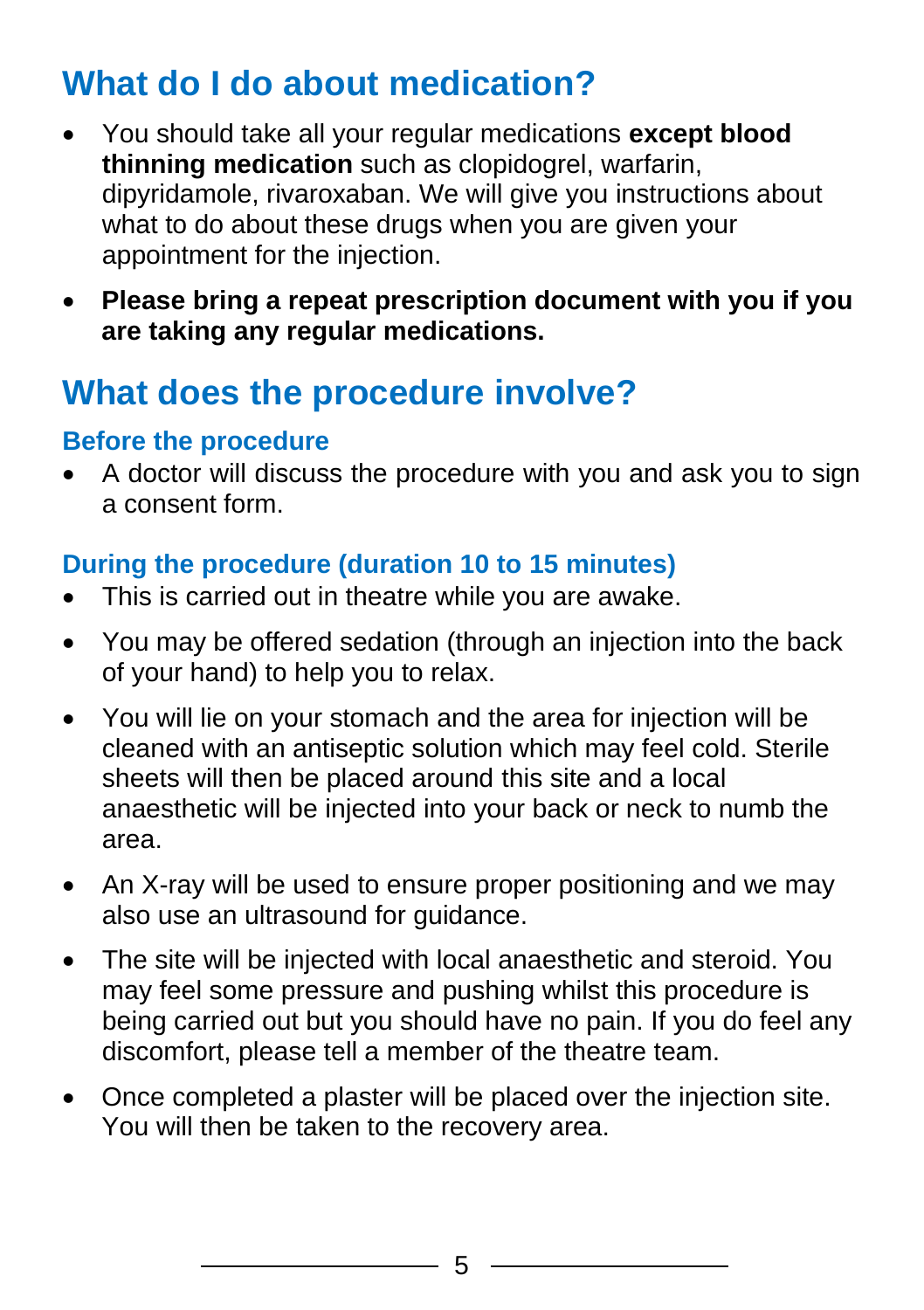#### **After the procedure**

- In the recovery area we will observe you for 30 minutes as you might feel a little drowsy and sleepy.
- You will also be offered light refreshments and after this you can go home.

## **What do I need to do when I go home?**

When you get home, please continue to take any regular medication. It may be necessary for you to take painkillers for a day or two. You might need someone at home to help you but you do not have to stay in bed. The plaster can be removed the next day.

You should gradually increase your level of activity. However, **do not** take up new exercises until your muscles have had time to adapt. Build up your exercise levels by increasing your physical activity (e.g. walking, swimming, housework) gradually every few days. The eventual aim is to get back to a level of activity that is normal for you.

## **What happens after having the injection?**

Some patients will experience immediate pain relief. However, it usually takes 24 to 72 hours for the effects of the steroid medication to take effect and it may be up to one week before the maximum benefits are felt. Some patients will experience mild pain from the procedure that will ease up in a very short amount of time.

How you respond to the injection will be monitored by you on a pain monitoring chart which we will give you to take home. Your further treatment plans will be based on this.